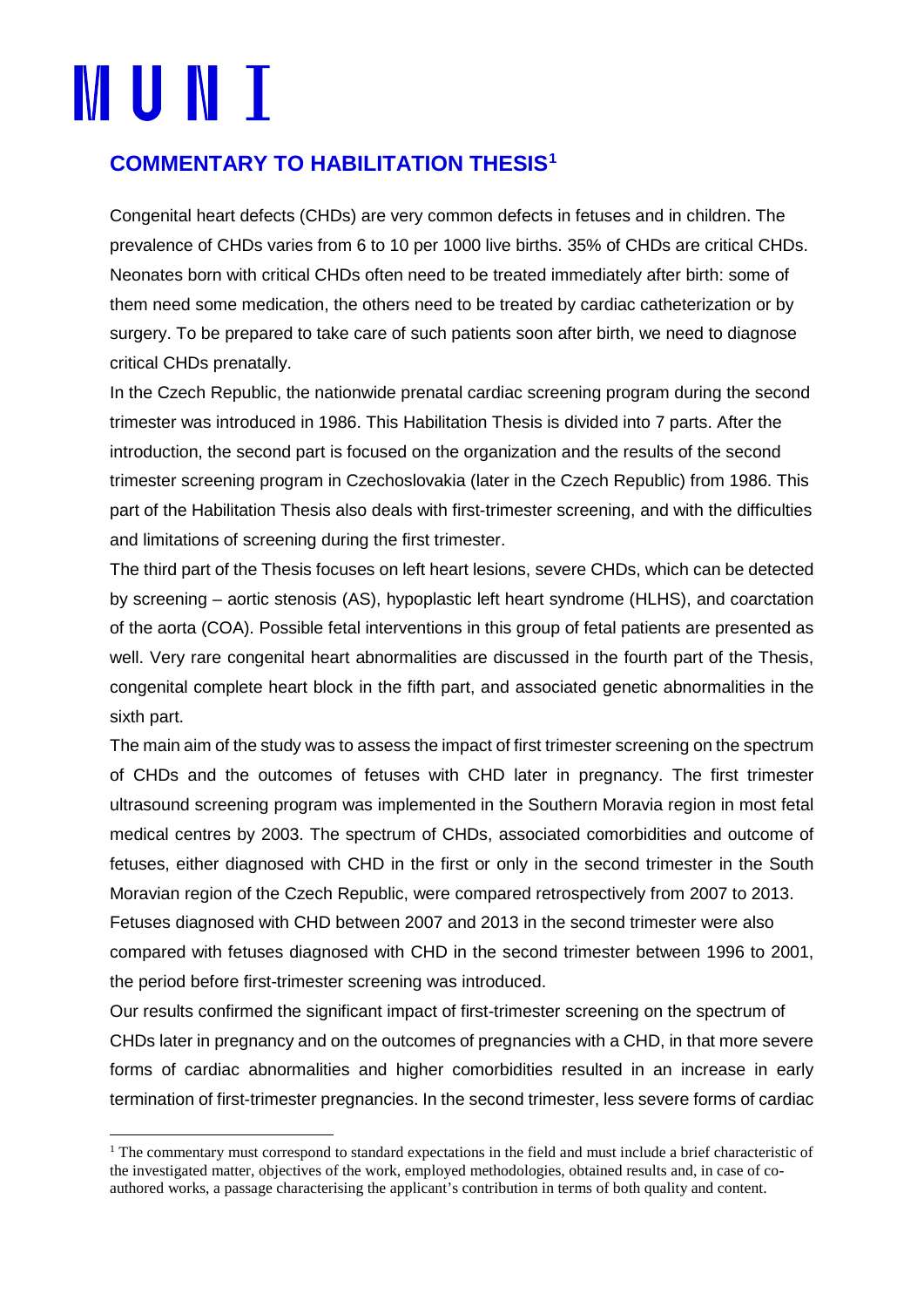abnormalities were diagnosed. These fetuses had better postnatal outcomes because of more frequent biventricular circulation and fewer associated comorbidities.

This Habilitation Thesis is designed as a commented collection of publications with the candidate being either the main author of five manuscripts, (in one case, the publication has two main authors who contributed equally), or the co-author significantly contributing to twelve manuscripts. All manuscripts were published in their final version in the relevant medical journals or books. International medical journals where the manuscripts were published had an impact factor>18 in one case, IF>14 in two cases, IF>5 in three cases, and IF from 1.43 to 4.7 in four cases.

Keywords: prenatal cardiology, fetus, first-trimester screening, congenital heart defect, fetal arrhythmia

**[1]** Jicinska H. Prenatální kardiologie v České republice. Cesko-Slovenska Pediatrie. 2010;65(11):623-625

| <b>Experimental work (%)</b> | Supervision (%) | Manuscript (%) | <b>Research direction (%)</b> |
|------------------------------|-----------------|----------------|-------------------------------|
|                              | 100%            | 100%           |                               |

**[2]** Tomek V, Marek J, Jicinska H, Skovranek J. Fetal Cardiology in the Czech Republic: Current Management of Prenatally Diagnosed Congenital Heart Diseases and Arrhythmias. Physiological Research 2009;58(2):159-166

| <b>Experimental work (%)</b> | Supervision (%) | <b>Manuscript</b> (%) | <b>Research direction (%)</b> |
|------------------------------|-----------------|-----------------------|-------------------------------|
|                              | 25%             | 25%                   | 25%                           |

**[3]** Tomek V, Jicinska H, Gilik J, Skovranek J, Navratil J, Janousek J. Prenatal diagnosis of congenital heart defects in the Czech Republic during the years 1986-2012. Actual Gyn 2014; 6:67-72

| <b>Experimental work (%)</b> | Supervision (%) | <b>Manuscript</b> (%) | <b>Research direction (%)</b> |
|------------------------------|-----------------|-----------------------|-------------------------------|
|                              | 20%             | 20%                   | 20%                           |

**[4]** Tomek V, Gilik J, Jicinska H, Pavlicek J, Navratil J, Cutka D, Vlasin P, Lacinova M, Marek J, Skovranek J. Prenatal detection of congenital heart defects and its consequences. Cesko-Slovenska Pediatrie 2018;73(5):284-290

| <b>Experimental work (%)</b> | Supervision (%) | Manuscript (%) | <b>Research direction (%)</b> |
|------------------------------|-----------------|----------------|-------------------------------|
|                              | 20%             | 20%            | 20%                           |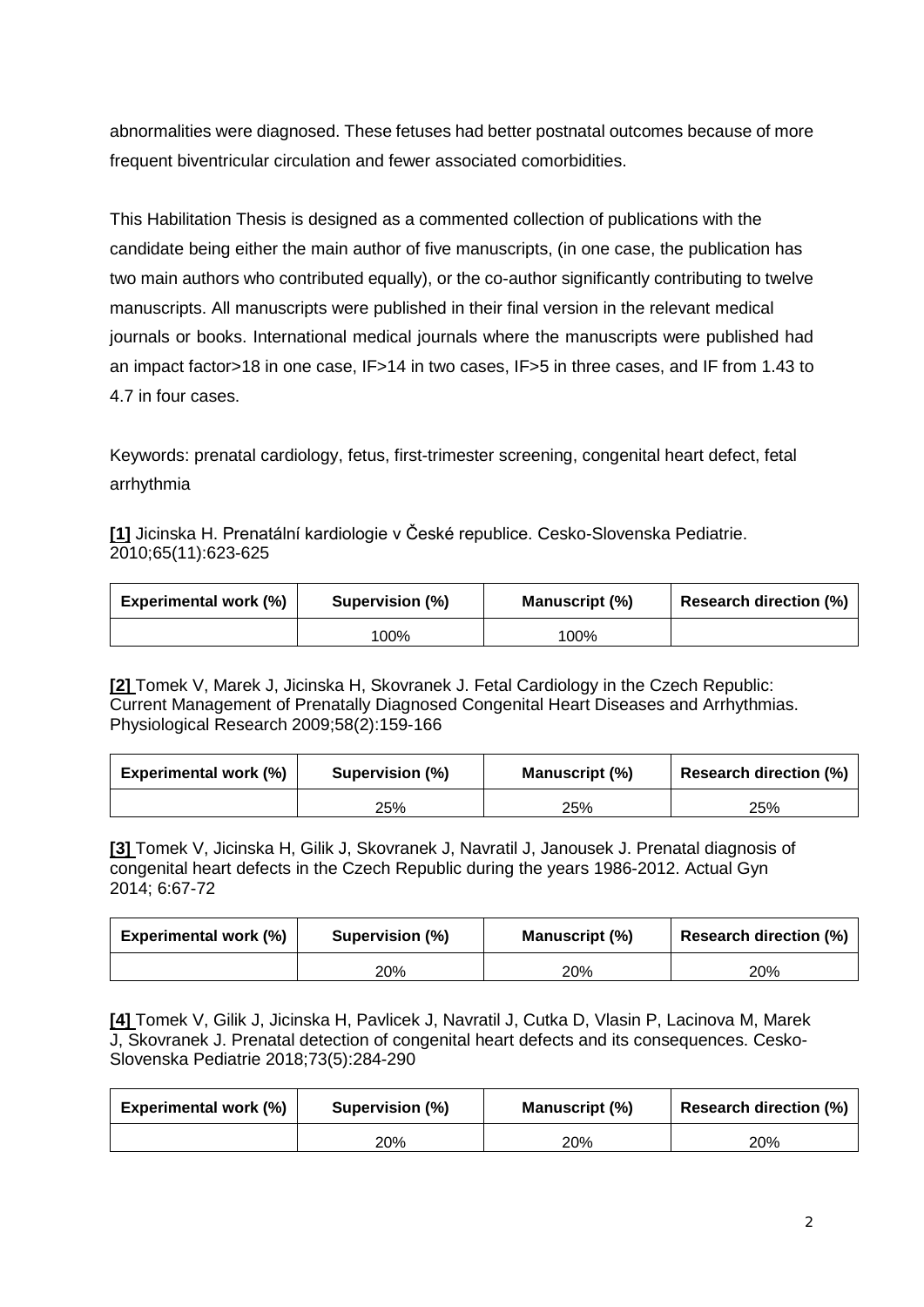**[5]** Jicinska H, Vlasin P, Jicinsky M, Grochova I, Tomek V, Volaufova J, Skovranek J, Marek J. Does First-Trimester Screening Modify the Natural History of Congenital Heart Disease? Analysis of Outcome of Regional Cardiac Screening at 2 Different Time Periods. Circulation 2017;135:1045-1055

| <b>Experimental work (%)</b> | Supervision (%) | <b>Manuscript (%)</b> | <b>Research direction (%)</b> |
|------------------------------|-----------------|-----------------------|-------------------------------|
|                              | 80%             | 100%                  | 80%                           |

**[6]** Gardiner H.M., Kovacevic A., Tulzer G., Sarkola T., Herberg U., Dangel J., Öhman A., Bartrons J., Carvalho J.S., Jicinska H., Fesslova V. Averiss I., Mellander M., Fetal Working Group of the AEPC. Natural history of 107 cases of fetal aortic stenosis from a European multicenter retrospective study. Ultrasound in Obstetrics and Gynecology 2016; 48:373-381

| <b>Experimental work (%)</b> | Supervision (%) | Manuscript (%) | <b>Research direction (%)</b> |
|------------------------------|-----------------|----------------|-------------------------------|
|                              | 7%              | 7%             | 7%                            |

**[7]** Kovacevic A, Öhman A, Tulzer G, Herberg U, Dangel J, Carvalho J S, Fesslova V, Jicinska H, Sarkola T, Pedroza C, Averiss I E, Mellander M, Gardiner H, the Fetal Working Group of the AEPC. Fetal hemodynamic response to aortic valvuloplasty and postnatal outcome: a European multicenter study. Ultrasound in Obstetrics and Gynecology; 2018, 52:221-229

| <b>Experimental work (%)</b> | Supervision (%) | <b>Manuscript (%)</b> | <b>Research direction (%)</b> |
|------------------------------|-----------------|-----------------------|-------------------------------|
|                              |                 | 7%                    | 7%                            |

**[8]** Navratil J, Jicinska H, Jelinek Z. Výskyt a osudy plodů se syndromem hypoplastického levého srdce na území Moravy a Slezska v letech 2002 a 2003. Cesko-Slovenska Pediatrie. 2005; 60(7):393-396

| <b>Experimental work (%)</b> | Supervision (%) | Manuscript (%) | <b>Research direction (%)</b> |
|------------------------------|-----------------|----------------|-------------------------------|
|                              | 90%             | 40%            | 40%                           |

**[9]** Matsui H, Mellander M, Roughton M, Jicinska H, Gardiner H. Morphological and Physiological Predictors of Fetal Aortic Coarctation. Circulation 2008;118: 1793-1801

| <b>Experimental work (%)</b> | Supervision (%) | <b>Manuscript (%)</b> | <b>Research direction (%)</b> |
|------------------------------|-----------------|-----------------------|-------------------------------|
|                              | 20%             | 30%                   | 20%                           |

**[10]** Jowett V, Aparicio P, Santhakumaran S, Seale A, Jicinska H, Gardiner HM. Sonographic predictors of surgery in fetal coarctation of aorta. Ultrasound in Obstetrics nad Gynecology; 2012; 40:47-54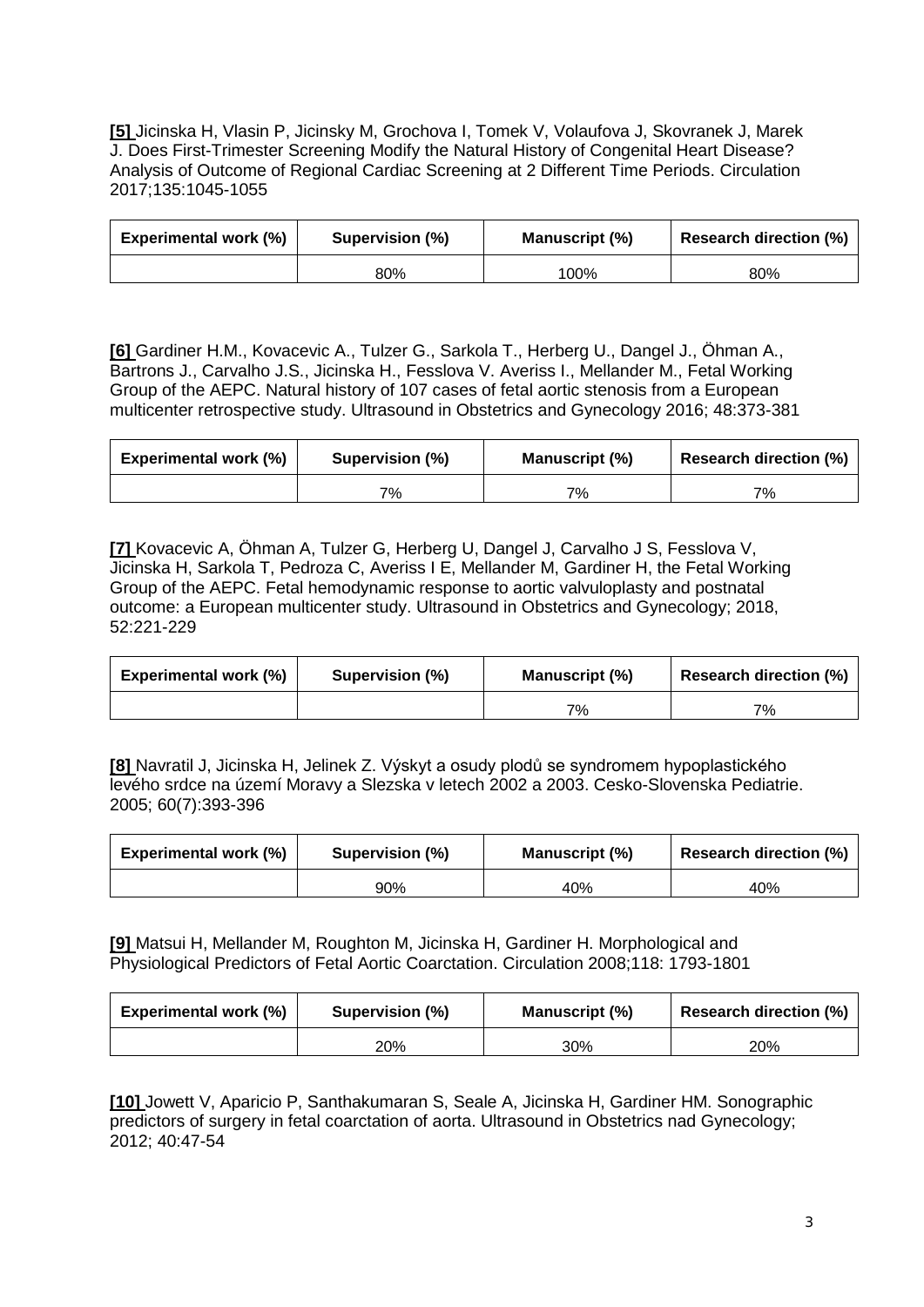| <b>Experimental work (%)</b> | Supervision (%) | Manuscript (%) | <b>Research direction (%)</b> |
|------------------------------|-----------------|----------------|-------------------------------|
|                              | 10%             | 16%            | 16%                           |

**[11]** Jičínská H, Tax P, Pádr R, Jičínský M, Marek J. Rare congenital umbilical arteriovenous malformation. European Heart Journal Cardiovascular Imaging [online]. 2020; 21(10):1172. doi:10.1093/ehjci/jeaa102

| <b>Experimental work (%)</b> | Supervision (%) | <b>Manuscript</b> (%) | <b>Research direction (%)</b> |
|------------------------------|-----------------|-----------------------|-------------------------------|
|                              | 80%             | 90%                   |                               |

**[12]** Fotaki A, Novaes J, Jicinska H, Carvalho J S. Fetal aortopulmonary window: case series and review of the literature. Ultrasound in Obstetrics & Gynecology[online].2017; 49(4):533- 539. ISSN 0960-7692. doi:10.1002/uog.15936

| <b>Experimental work (%)</b> | Supervision (%) | Manuscript (%) | <b>Research direction (%)</b> |
|------------------------------|-----------------|----------------|-------------------------------|
|                              | 25%             | 25%            | 25%                           |

**[13]** Krupickova S, Rigby M L, Jicinska H, Marais G, Rubens M, Carvalho J S. Total anomalous pulmonary venous connection to unroofed coronary sinus diagnosed in a fetus with spinal muscular atrophy Type I. Ultrasound in Obstetrics& Gynecology. [online]. 217;50(5):657+. ISSN 0960-7692. doi:10.1002/uog.17432

| <b>Experimental work (%)</b> | Supervision (%) | Manuscript (%) | <b>Research direction (%)</b> |
|------------------------------|-----------------|----------------|-------------------------------|
|                              | 16%             | 20%            |                               |

**[14]** Eliasson H, Sonesson S E, Sharland G, Granath F, Simpson M S, Carvalho J S, Jicinska H, Tomek V, Dangel J, Zelinsky P, Respondek-Liberska M, Freund M W, Mellander M, Bartroons J, Gardiner H M. Isolated Atrioventricular Block in the Fetus. A retrospective multinational, multicenter study of 175 patients. Circulation [online]. 2011;124(18):1919-1926. ISSN 0009-7322. doi:10.1161/CIRCULATIONAhA.111.041970

| <b>Experimental work (%)</b> | Supervision (%) | <b>Manuscript (%)</b> | <b>Research direction (%)</b> |
|------------------------------|-----------------|-----------------------|-------------------------------|
|                              | 8%              | 10%                   | 8%                            |

**[15]** Jicinska H, Marek J, Brysova V, Gaillyova R, Kuglik P, Tlaskal T, Litzman J, Tax P, Navratil J. Delece chromozomu 22q11 u vrozených srdečních vad. Cesko-Slovenska Pediatrie. 1998;53(11):659-664

| <b>Experimental work (%)</b> | Supervision (%) | Manuscript (%) | <b>Research direction (%)</b> |
|------------------------------|-----------------|----------------|-------------------------------|
|                              | 80%             | 100%           |                               |